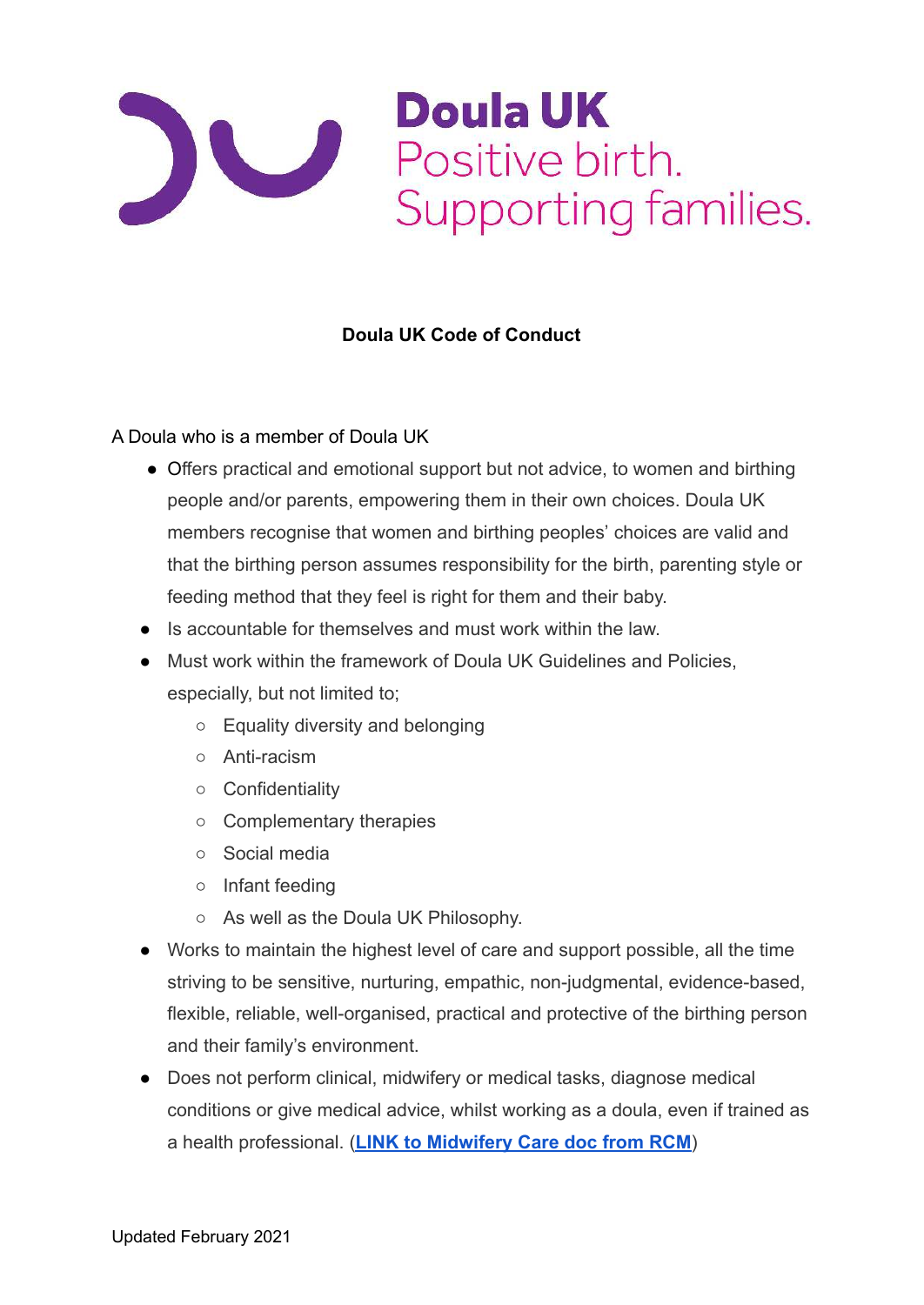- Does not contravene Article 45 of the Nurse and Midwifery Order. (**[LINK to](https://www.legislation.gov.uk/uksi/2002/253/article/45/made) [Article 45 - this is a legal document, external to Doula UK](https://www.legislation.gov.uk/uksi/2002/253/article/45/made)**) (Please see sources for further information below for more information on freebirth)
- Will signpost clients to other appropriate resources/professionals should the client have needs beyond the scope of their doula role. Each doula is free to offer other services or therapies, however, it must be made clear that these are separate roles and information on how these are regulated and insured should be supplied if appropriate. For example: an infant feeding Counsellor working with a charitable infant feeding support and training organisation. All infant feeding support provided by that organisation is free at the point of contact. Therefore, if the doula is working for the client as a doula, they are unable to act as their infant feeding counsellor as part of their contracted hours. Whilst they will be able and willing to use their knowledge and skills to support the client's feeding journey, if the client requires an infant feeding Counsellor, the doula will have to refer them to local support.
- Will accurately represent their doula education and experience and will not mislead other doulas, clients, or other birth professionals at any time.
- Will be honest and show integrity and respect at all times towards their clients, doula colleagues and the other professionals.
- Will not discuss personal and confidential information which has been disclosed to them by their clients in the course of their doula work, without the express permission of those clients, except in situations as outlined in Doula UK's Confidentiality policy. (**[LINK to Confidentiality Policy](https://doula.org.uk/confidentiality-policy-and-equal-opportunities-statement/)**)
- Is *recommended* to keep records of all antenatal, birth and/or postnatal support roles with clients.
- Is *recommended* to have a contract/letter of agreement with their clients.
- Is *recommended* to obtain relevant insurance such as Public Liability and Professional Indemnity.
- Will strive to develop and maintain positive work relationships within the doula and birthing community and will observe Doula UK's Social Media policy. (**[LINK to Social Media Policy](https://doula.org.uk/wp-content/uploads/2016/11/DUK-SM-Guidelines-and-Complaints-Procedure-2016.pdf)**)
- Is responsible for maintaining and enhancing their skills and education, including attending courses, workshops and lectures made available by Doula UK and other relevant organisations on a regular basis. (**[LINK to CPD Policy](https://doula.org.uk/members-page/requirements-regarding-continuing-personal-and-professional-development/)**)